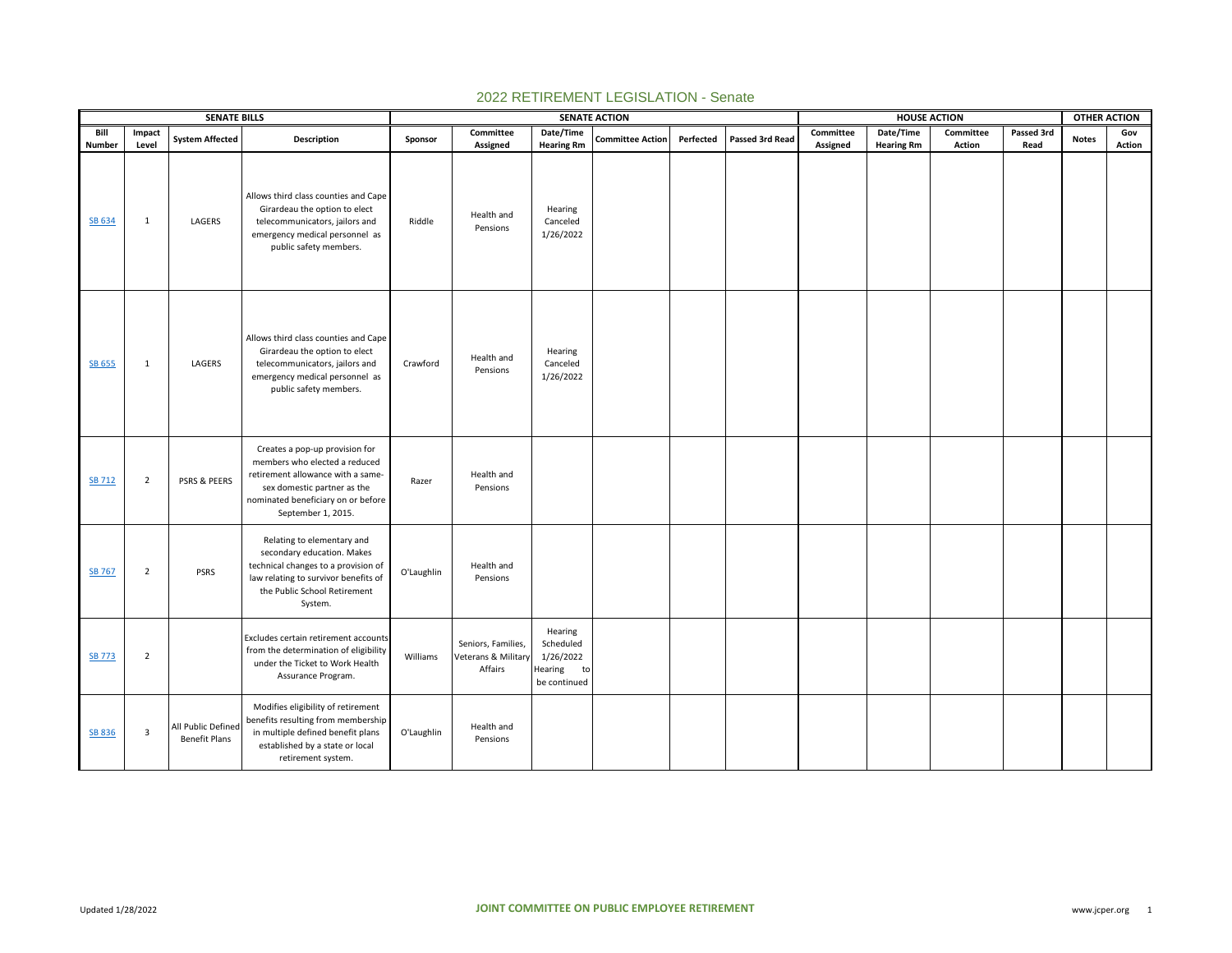| SB 859  | $\overline{2}$          | Police Protection<br>Districts | Authorizes the establishment of<br>police protection districts. A PPD's<br>board of directors may provide for<br>pension, and retirement and other<br>employee-type fringe-benefits. If a<br>board of directors administers its<br>own retirement or benefits-related<br>plan, it must do so by a separate five-<br>member pension board of trustees.                                                                   | Mosley         | Transportation,<br>Infrastructure and<br><b>Public Safety</b><br>Committee |  |  |  |  |  |
|---------|-------------------------|--------------------------------|-------------------------------------------------------------------------------------------------------------------------------------------------------------------------------------------------------------------------------------------------------------------------------------------------------------------------------------------------------------------------------------------------------------------------|----------------|----------------------------------------------------------------------------|--|--|--|--|--|
| SB 871  | $\overline{2}$          | All Plans                      | Modifies provisions relating to<br>income tax exemptions for certain<br>retirement benefits.                                                                                                                                                                                                                                                                                                                            | Eigel          | Health and<br>Pensions                                                     |  |  |  |  |  |
| SB 926  | $\overline{2}$          | All Public Plans               | Modifies provisions relating to<br>ethics. Modifies the pension<br>forfeiture law. Prohibits a<br>participant of a plan who is unfit for<br>elected public office or employed<br>with the state or any local<br>government from being eligible to<br>receive any retirement benefit from<br>the plan.                                                                                                                   | Mosley         |                                                                            |  |  |  |  |  |
| SB 999  | $\overline{\mathbf{3}}$ | PSRS & PEERS                   | Modifies provisions relating to<br>teacher employment. Increases the<br>length of time, from two years to<br>four years, that a retired member<br>may work after retirement without<br>losing his or her retirement benefit<br>when a district has declared a<br>teacher/employee critical shortage.<br>Repeals the prohibition on retired<br>members being employed as a<br>superintendent under critical<br>shortage. | Gannon         |                                                                            |  |  |  |  |  |
| SB 1036 | $\overline{\mathbf{3}}$ | Sheriffs                       | Modifies the compensation of<br>County Sheriffs                                                                                                                                                                                                                                                                                                                                                                         | Moon           |                                                                            |  |  |  |  |  |
| SB 1048 | $\overline{\mathbf{3}}$ | All Public Plans               | Prohibits public entities from<br>entering into certain contracts with<br>companies unless the contract<br>includes a written certification that<br>the company is not engaged in<br>certain activities that discriminate<br>against a firearm entity or firearm<br>trade association.                                                                                                                                  | <b>Brattin</b> |                                                                            |  |  |  |  |  |
| SB 1053 | $\overline{2}$          | <b>MPERS</b>                   | Modifies the terms of the elected<br>members of the MoDOT and<br>Highway Patrol Employees'<br>Retirement System board of<br>trustees.                                                                                                                                                                                                                                                                                   | Bernskoetter   |                                                                            |  |  |  |  |  |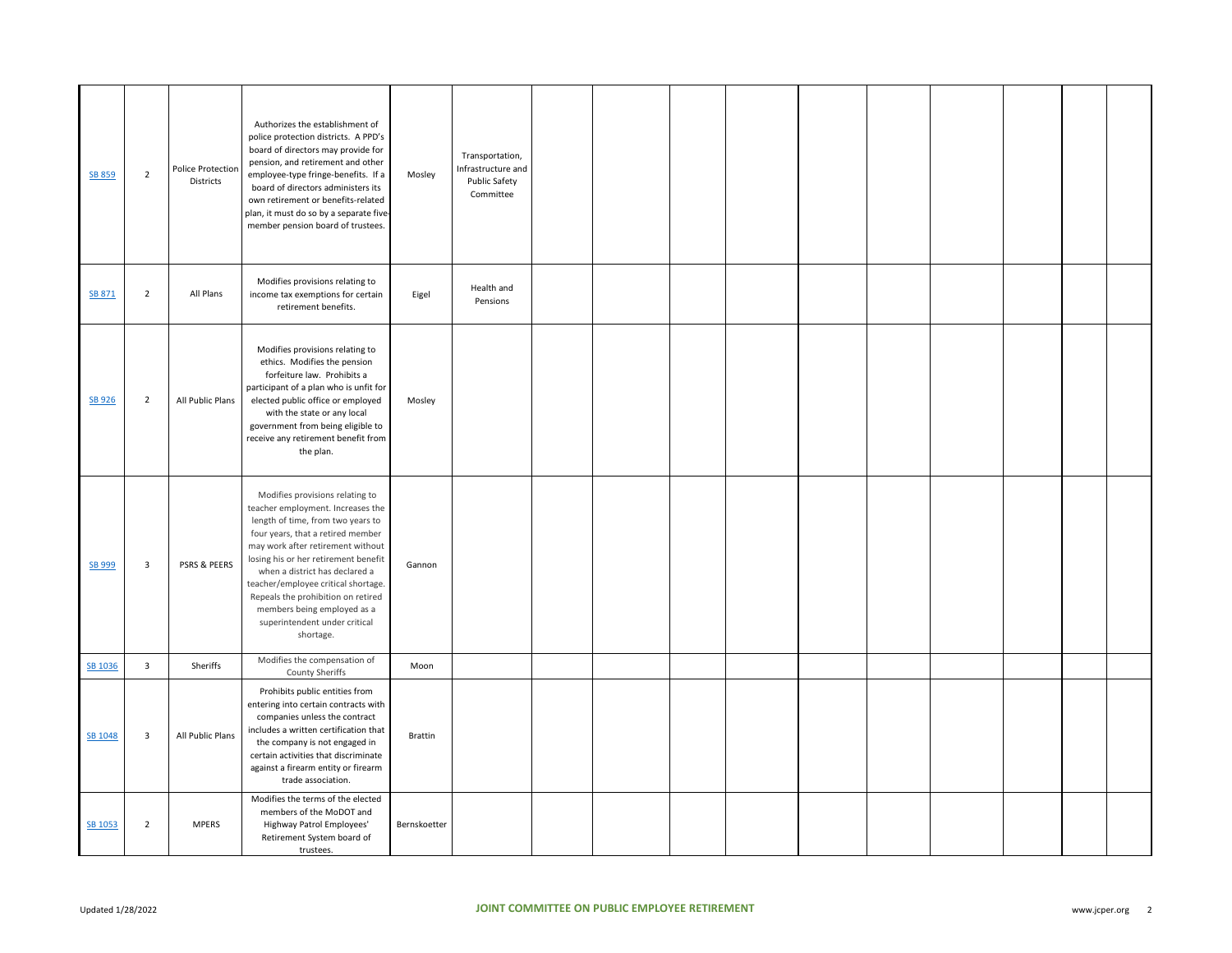| SB 1054 | $\overline{4}$          | Sheriffs'                  | Establishes a new funding<br>mechanism for the Sheriffs'<br>Retirement System.                                                                                                                                                                                                                                                                                    | Bernskoetter |  |  |  |  |  |  |
|---------|-------------------------|----------------------------|-------------------------------------------------------------------------------------------------------------------------------------------------------------------------------------------------------------------------------------------------------------------------------------------------------------------------------------------------------------------|--------------|--|--|--|--|--|--|
| SB 1062 | $\overline{\mathbf{3}}$ | MOSERS and<br><b>MPERS</b> | Requires the MOSERS and MPERS<br>boards of trustees to establish a buy-<br>out program for terminated vested<br>members by January 1, 2023. Such<br>members may make a one-time<br>election to receive a lump sum<br>payment equal to sixty percent of<br>the present value of their deferred<br>annuity, or a greater percentage, if<br>determined by the board. | Crawford     |  |  |  |  |  |  |
|         |                         |                            |                                                                                                                                                                                                                                                                                                                                                                   |              |  |  |  |  |  |  |
|         |                         |                            | 1 = No impact on retirement benefit                                                                                                                                                                                                                                                                                                                               |              |  |  |  |  |  |  |
|         |                         |                            | 2 = No substantial proposed change                                                                                                                                                                                                                                                                                                                                |              |  |  |  |  |  |  |
|         |                         |                            | 3 = May constitute a substantial proposed change                                                                                                                                                                                                                                                                                                                  |              |  |  |  |  |  |  |
|         |                         |                            | 4 = Does constitute a substantial proposed change                                                                                                                                                                                                                                                                                                                 |              |  |  |  |  |  |  |
|         |                         |                            |                                                                                                                                                                                                                                                                                                                                                                   |              |  |  |  |  |  |  |
|         |                         |                            |                                                                                                                                                                                                                                                                                                                                                                   |              |  |  |  |  |  |  |
|         |                         |                            |                                                                                                                                                                                                                                                                                                                                                                   |              |  |  |  |  |  |  |
|         |                         |                            |                                                                                                                                                                                                                                                                                                                                                                   |              |  |  |  |  |  |  |
|         |                         |                            |                                                                                                                                                                                                                                                                                                                                                                   |              |  |  |  |  |  |  |
|         |                         |                            |                                                                                                                                                                                                                                                                                                                                                                   |              |  |  |  |  |  |  |
|         |                         |                            |                                                                                                                                                                                                                                                                                                                                                                   |              |  |  |  |  |  |  |
|         |                         |                            |                                                                                                                                                                                                                                                                                                                                                                   |              |  |  |  |  |  |  |
|         |                         |                            |                                                                                                                                                                                                                                                                                                                                                                   |              |  |  |  |  |  |  |
|         |                         |                            |                                                                                                                                                                                                                                                                                                                                                                   |              |  |  |  |  |  |  |
|         |                         |                            |                                                                                                                                                                                                                                                                                                                                                                   |              |  |  |  |  |  |  |
|         |                         |                            |                                                                                                                                                                                                                                                                                                                                                                   |              |  |  |  |  |  |  |
|         |                         |                            |                                                                                                                                                                                                                                                                                                                                                                   |              |  |  |  |  |  |  |
|         |                         |                            |                                                                                                                                                                                                                                                                                                                                                                   |              |  |  |  |  |  |  |
|         |                         |                            |                                                                                                                                                                                                                                                                                                                                                                   |              |  |  |  |  |  |  |
|         |                         |                            |                                                                                                                                                                                                                                                                                                                                                                   |              |  |  |  |  |  |  |
|         |                         |                            |                                                                                                                                                                                                                                                                                                                                                                   |              |  |  |  |  |  |  |
|         |                         |                            |                                                                                                                                                                                                                                                                                                                                                                   |              |  |  |  |  |  |  |
|         |                         |                            |                                                                                                                                                                                                                                                                                                                                                                   |              |  |  |  |  |  |  |
|         |                         |                            |                                                                                                                                                                                                                                                                                                                                                                   |              |  |  |  |  |  |  |
|         |                         |                            |                                                                                                                                                                                                                                                                                                                                                                   |              |  |  |  |  |  |  |
|         |                         |                            |                                                                                                                                                                                                                                                                                                                                                                   |              |  |  |  |  |  |  |
|         |                         |                            |                                                                                                                                                                                                                                                                                                                                                                   |              |  |  |  |  |  |  |
|         |                         |                            |                                                                                                                                                                                                                                                                                                                                                                   |              |  |  |  |  |  |  |
|         |                         |                            |                                                                                                                                                                                                                                                                                                                                                                   |              |  |  |  |  |  |  |
|         |                         |                            |                                                                                                                                                                                                                                                                                                                                                                   |              |  |  |  |  |  |  |
|         |                         |                            |                                                                                                                                                                                                                                                                                                                                                                   |              |  |  |  |  |  |  |
|         |                         |                            |                                                                                                                                                                                                                                                                                                                                                                   |              |  |  |  |  |  |  |
|         |                         |                            |                                                                                                                                                                                                                                                                                                                                                                   |              |  |  |  |  |  |  |
|         |                         |                            |                                                                                                                                                                                                                                                                                                                                                                   |              |  |  |  |  |  |  |
|         |                         |                            |                                                                                                                                                                                                                                                                                                                                                                   |              |  |  |  |  |  |  |
|         |                         |                            |                                                                                                                                                                                                                                                                                                                                                                   |              |  |  |  |  |  |  |
|         |                         |                            |                                                                                                                                                                                                                                                                                                                                                                   |              |  |  |  |  |  |  |
|         |                         |                            |                                                                                                                                                                                                                                                                                                                                                                   |              |  |  |  |  |  |  |
|         |                         |                            |                                                                                                                                                                                                                                                                                                                                                                   |              |  |  |  |  |  |  |
|         |                         |                            |                                                                                                                                                                                                                                                                                                                                                                   |              |  |  |  |  |  |  |
|         |                         |                            |                                                                                                                                                                                                                                                                                                                                                                   |              |  |  |  |  |  |  |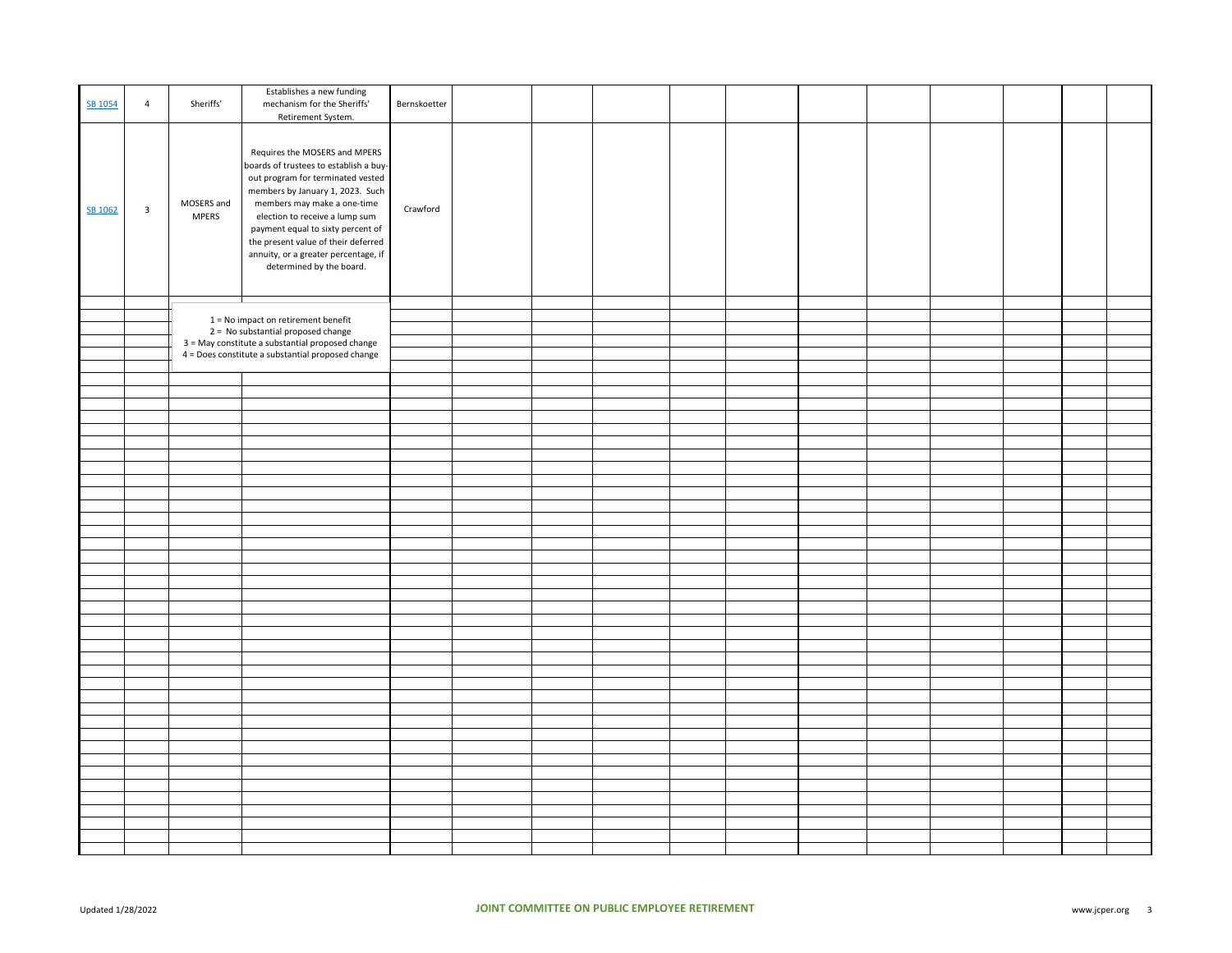|                |                         |                                                                                                    | <b>HOUSE BILLS</b>                                                                                                                                                                                                                                                     |              |                           | <b>HOUSE ACTION</b>                                                                                        |                                                                    |           | <b>SENATE ACTION</b> |                       |                                |                            |                    | <b>OTHER ACTION</b> |               |
|----------------|-------------------------|----------------------------------------------------------------------------------------------------|------------------------------------------------------------------------------------------------------------------------------------------------------------------------------------------------------------------------------------------------------------------------|--------------|---------------------------|------------------------------------------------------------------------------------------------------------|--------------------------------------------------------------------|-----------|----------------------|-----------------------|--------------------------------|----------------------------|--------------------|---------------------|---------------|
| Bill<br>Number | Impact<br>Level         | <b>System Affected</b>                                                                             | <b>Description</b>                                                                                                                                                                                                                                                     | Sponsor      | Committee<br>Assigned     | Date/Time<br><b>Hearing Rm</b>                                                                             | Committee<br><b>Action</b>                                         | Perfected | Passed 3rd<br>Read   | Committee<br>Assigned | Date/Time<br><b>Hearing Rm</b> | Committee<br><b>Action</b> | Passed 3rd<br>Read | <b>Notes</b>        | Gov<br>Action |
| <b>HB 1473</b> | $\mathbf{1}$            | LAGERS                                                                                             | Allows third class counties and Cape<br>Girardeau the option to elect<br>telecommunicators, jailors and emergency<br>medical personnel as public safety members.                                                                                                       | Pike         | Pensions                  | Hearing<br>Conducted<br>1/12/2022<br>Executive<br>Session<br>Completed<br>1/19/2022<br>Voted<br>Do Pass    | 1/19/2022<br>Referred to<br>Rules -<br>Administrative<br>Oversight |           |                      |                       |                                |                            |                    |                     |               |
| <b>HB 1476</b> | $\overline{2}$          | St. Louis Police<br><b>Retirement System</b>                                                       | Transfers control of the City of St. Louis<br>Police Department to the Board of Police<br>Commissioners. Modifies the composition of<br>the retirement system's board of trustees.                                                                                     | Schroer      |                           |                                                                                                            |                                                                    |           |                      |                       |                                |                            |                    |                     |               |
| <b>HB1506</b>  | $\overline{\mathbf{3}}$ | CERF                                                                                               | Authorizes a waiver for certain penalties for<br>late payment of property taxes.                                                                                                                                                                                       | Ellebracht   |                           |                                                                                                            |                                                                    |           |                      |                       |                                |                            |                    |                     |               |
| HB1564         | 1                       | <b>Blind Pension Fund</b>                                                                          | Modifies the mailing requirements for the<br>Blind Pension Fund.                                                                                                                                                                                                       | Griffith     |                           |                                                                                                            |                                                                    |           |                      |                       |                                |                            |                    |                     |               |
| HB1615         | 1                       | Public pension plans<br>sponsored by<br>political<br>subdivisions                                  | Provides that members of the General<br>Assembly are ex officio members of all<br>boards, commissions, committees, councils<br>and other legislative or regulatory bodies of<br>all political subdivisions within the<br>boundaries of a member's legislative district | Lovasco      |                           |                                                                                                            |                                                                    |           |                      |                       |                                |                            |                    |                     |               |
| HB1670         | $\overline{\mathbf{3}}$ | Certain Government<br>Entities                                                                     | Creates a provision that prohibits certain<br>government entities from doing business<br>with entities that require individuals to<br>undergo COVID-19 vaccinations or provide<br>proof of COVID-19 vaccination.                                                       | Seitz        | Judiciary                 | Hearing<br>Conducted<br>1/25/2022                                                                          |                                                                    |           |                      |                       |                                |                            |                    |                     |               |
| HB1676         | $\overline{\mathbf{3}}$ | LAGERS                                                                                             | Changes the job title of "emergency<br>telecommunicators" to "emergency<br>telecommunicator first responders."                                                                                                                                                         | Perkins      |                           |                                                                                                            |                                                                    |           |                      |                       |                                |                            |                    |                     |               |
| HB1691         | $\overline{2}$          | Public pension plans<br>sponsored by<br>certain political<br>subdivisions as<br>defined by the act | Prohibits the state and certain political<br>subdivisions from entering into a contract<br>with a employer or company that engages in<br>discrimination against unvaccinated, as<br>described in the act.                                                              | <b>Boggs</b> | Judiciary                 | Hearing<br>Conducted<br>1/25/2022                                                                          |                                                                    |           |                      |                       |                                |                            |                    |                     |               |
| HB1732         | 1                       | <b>Private Entities</b>                                                                            | Establishes the Missouri Workplace<br>Retirement Savings Plan that private business<br>entities may join.                                                                                                                                                              | O'Donnell    | Financial<br>Institutions | Hearing<br>Conducted<br>1/12/2022<br>Executive<br>Completed<br>1/19/2022<br><b>HCS</b><br>Voted Do<br>Pass | 1/20/2022<br>Referred to<br>Rules -<br>Administrative<br>Oversight |           |                      |                       |                                |                            |                    |                     |               |
| HB1831         | $\overline{\mathbf{3}}$ | St. Louis PSRS                                                                                     | Provides a one time supplemental payment<br>for retired members and beneficiaries of the<br>St. Louis PSRS, subject to state<br>appropriations.                                                                                                                        | Gray         |                           |                                                                                                            |                                                                    |           |                      |                       |                                |                            |                    |                     |               |

## 2022 REGULAR SESSION - HOUSE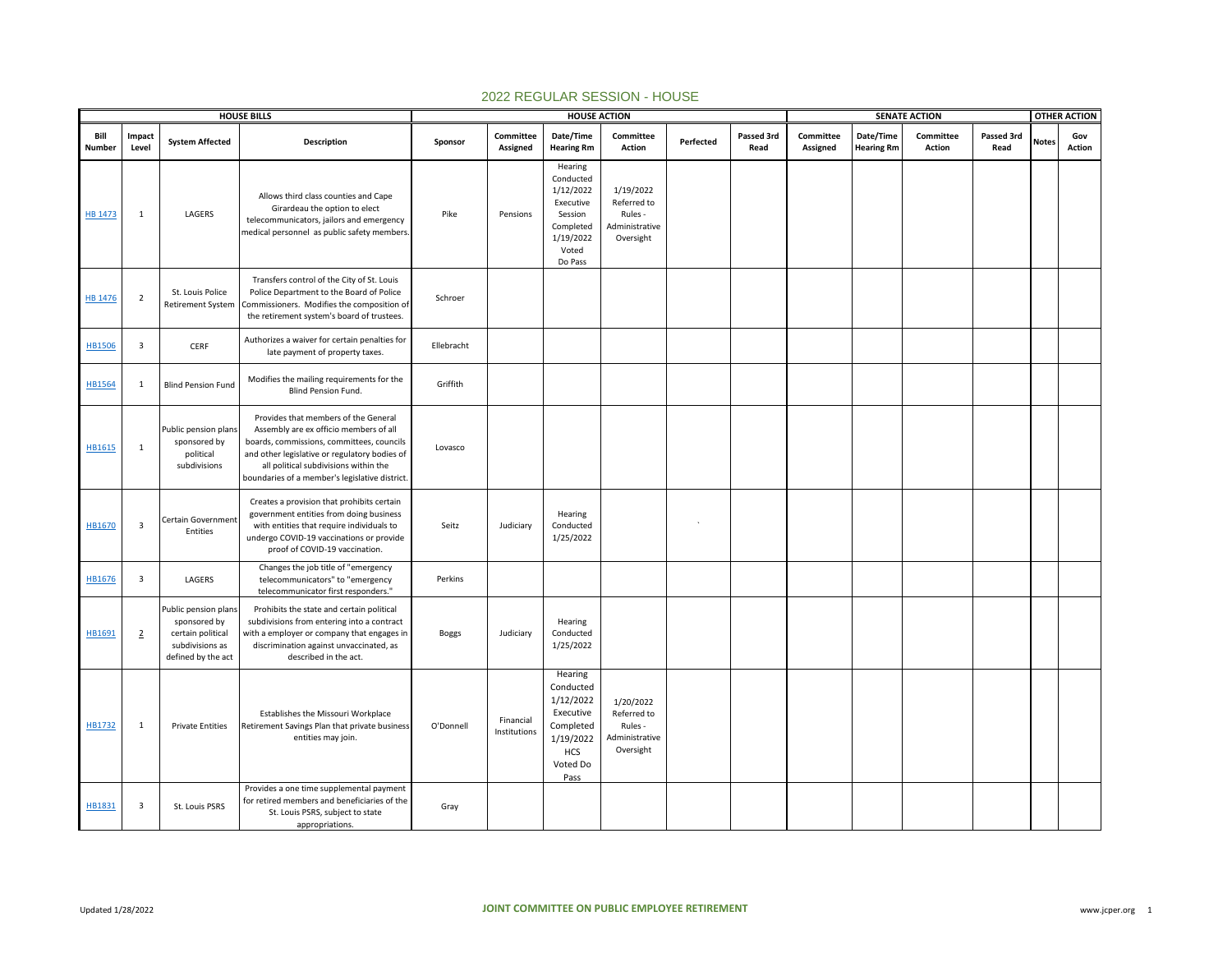| HB1881        | $\overline{\mathbf{3}}$ | PSRS and PEERS                                                | Modifies the working after retirement critical<br>shortage law for PSRS and PEERS. Increases<br>the length of time, from two years to four<br>years, that a retired member may work after<br>retirement without losing his or her<br>retirement benefit when a district has<br>declared a teacher/employee critical<br>shortage.                                                                                                                                                                     | Black (7)        |                                             |                                                                     |  |  |  |  |  |
|---------------|-------------------------|---------------------------------------------------------------|------------------------------------------------------------------------------------------------------------------------------------------------------------------------------------------------------------------------------------------------------------------------------------------------------------------------------------------------------------------------------------------------------------------------------------------------------------------------------------------------------|------------------|---------------------------------------------|---------------------------------------------------------------------|--|--|--|--|--|
| <b>HB1886</b> | $\mathbf{1}$            | LAGERS                                                        | Repeals the prohibition on counties other<br>than third class counties and Cape Girardeau<br>County from being able to elect to cover<br>emergency telecommunicators, jailors, and<br>emergency medical service personnel as<br>public safety members.                                                                                                                                                                                                                                               | Rogers           |                                             |                                                                     |  |  |  |  |  |
| HB1925        | 1                       | <b>Blind Pension Fund</b>                                     | Modifies the mailing requirements for the<br>Blind Pension Fund.                                                                                                                                                                                                                                                                                                                                                                                                                                     | Walsh Moore (93) |                                             |                                                                     |  |  |  |  |  |
| HB1927        | 1                       |                                                               | Excludes certain retirement accounts from<br>the determination of eligibility under the<br>Ticket to Work Health Assurance Program.                                                                                                                                                                                                                                                                                                                                                                  | Walsh Moore (93) |                                             |                                                                     |  |  |  |  |  |
| <b>HB1984</b> | $\overline{2}$          | <b>MPERS</b>                                                  | Modifies the terms of the elected members<br>of the MoDOT and Highway Patrol<br>Employees' Retirement System board of<br>trustees.                                                                                                                                                                                                                                                                                                                                                                   | Hovis            | Pensions                                    | Hearing<br>Scheduled<br>02/02/2022<br>HHR <sub>5</sub><br>8:00 a.m. |  |  |  |  |  |
| <b>HB1998</b> | 3                       | PSRS, PEERS, Kansas<br>City PSRS and St.<br><b>Louis PSRS</b> | Allows school districts to issue school district<br>teaching permits for persons without a<br>certificate of license to teach granted by the<br>State Board Of Education.                                                                                                                                                                                                                                                                                                                            | Davidson         | Elementary<br>and<br>Secondary<br>Education |                                                                     |  |  |  |  |  |
| HB2057        | $\overline{\mathbf{3}}$ | LAGERS                                                        | Changes the job title of "emergency<br>telecommunicators" to "telecommunicator<br>first responders."                                                                                                                                                                                                                                                                                                                                                                                                 | Sauls            |                                             |                                                                     |  |  |  |  |  |
| HB2089        | $\overline{\mathbf{3}}$ | PSRS and PEERS                                                | Modifies provisions relating to teacher<br>employment. Modifies the working after<br>retirement critical shortage law for PSRS and<br>PEERS. Increases the length of time, from<br>two years to four years, that a retired<br>member may work after retirement without<br>losing his or her retirement benefit when a<br>district has declared a teacher/employee<br>critical shortage. Repeals the prohibition on<br>retired members being employed as a<br>superintendent under critical shortage. | Pollitt          |                                             |                                                                     |  |  |  |  |  |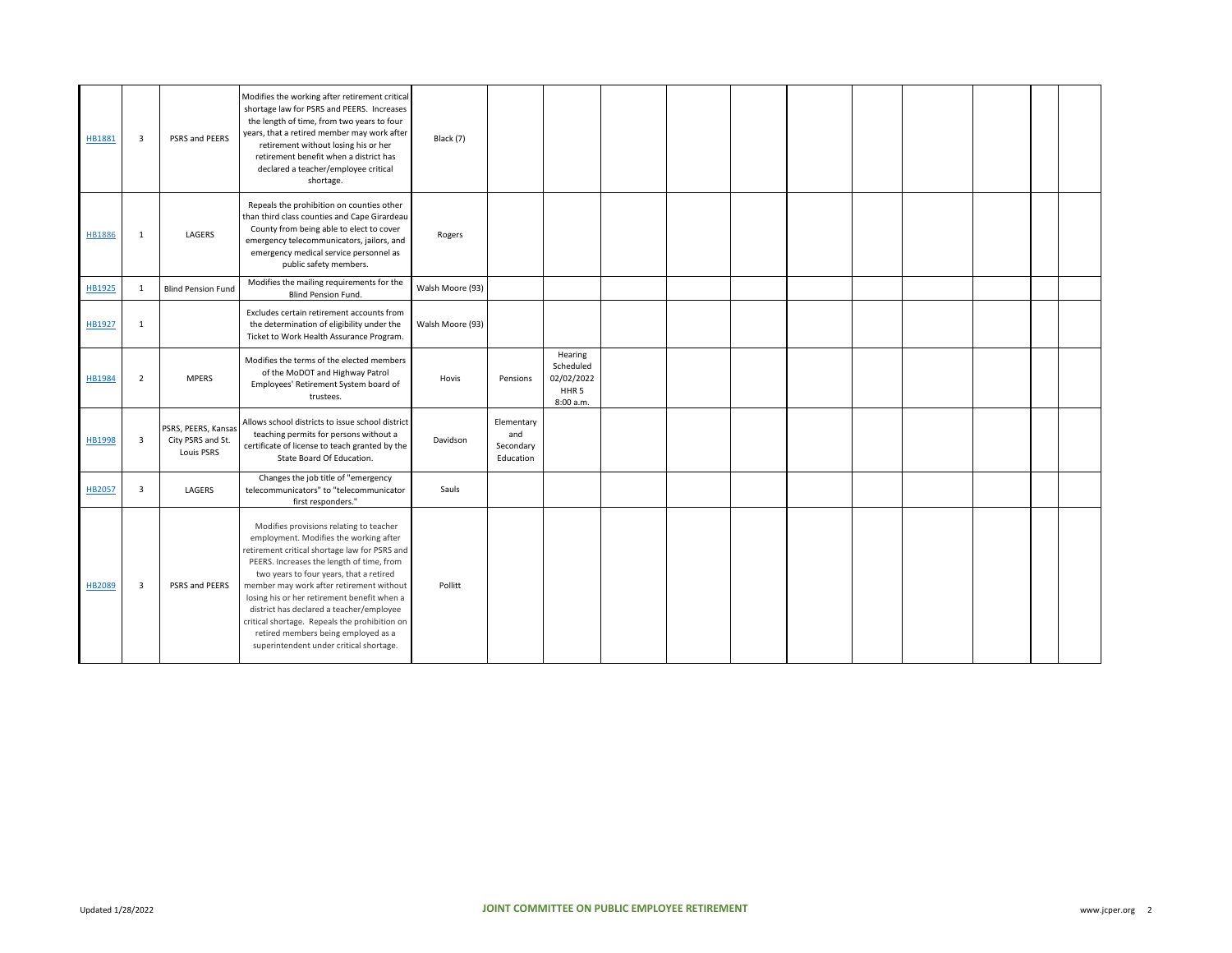| HB2114 | 3              | PSRS & PEERS                                    | 169.560: Modifies the amount of<br>compensation that a retired PSRS member<br>may earn without a discontinuance of the<br>member's retirement benefit while working<br>after retirement in a position that does not<br>require teacher certification. Instead of<br>compensation being limited to sixty percent<br>of the minimum teacher's salary, allowable<br>compensation will be limited to the annual<br>earnings limit applicable to a Social Security<br>recipient working while receiving Social<br>Security benefits. 169.596: Increases the<br>length of time, from two years to four years,<br>that a retired member may work after<br>retirement without losing his or her<br>retirement benefit when a school district has<br>declared a teacher/employee | Black (7)           | Pensions | Hearing<br>Completed<br>1/26/2022<br>Executive<br>Session<br>Scheduled<br>02/02/2022<br>HHR <sub>5</sub><br>8:00 a.m. |  |  |  |  |  |
|--------|----------------|-------------------------------------------------|-------------------------------------------------------------------------------------------------------------------------------------------------------------------------------------------------------------------------------------------------------------------------------------------------------------------------------------------------------------------------------------------------------------------------------------------------------------------------------------------------------------------------------------------------------------------------------------------------------------------------------------------------------------------------------------------------------------------------------------------------------------------------|---------------------|----------|-----------------------------------------------------------------------------------------------------------------------|--|--|--|--|--|
| HB2161 | 3              | PSRS                                            | Reauthorizes the 2.55 multiplier for teachers<br>retiring with 32 or more years of service. E.C.                                                                                                                                                                                                                                                                                                                                                                                                                                                                                                                                                                                                                                                                        | Dinkins             |          |                                                                                                                       |  |  |  |  |  |
| HB2194 | 3              | PSRS & PEERS                                    | Modifies the amount of compensation that a<br>retired PSRS member may earn without a<br>discontinuance of the member's retirement<br>benefit while working after retirement in a<br>position that does not require teacher<br>certification. Instead of compensation being<br>limited to sixty percent of the minimum<br>teacher's salary, allowable compensation will<br>be sixty percent of the average teacher's<br>salary for the primary district the person is<br>employed in after retirement.                                                                                                                                                                                                                                                                   | <b>Kelley (127)</b> |          |                                                                                                                       |  |  |  |  |  |
| HB2216 | 3              | PSRS & PEERS                                    | Modifies the amount of compensation that a<br>retired PSRS member may earn without a<br>discontinuance of the member's retirement<br>benefit while working after retirement in a<br>position that does not require teacher<br>certification. Instead of compensation being<br>limited to sixty percent of the minimum<br>teacher's salary, allowable compensation will<br>be sixty percent of the average teacher's<br>salary for the primary district the person is<br>employed in after retirement.                                                                                                                                                                                                                                                                   | Bromley             | Pensions |                                                                                                                       |  |  |  |  |  |
| HB2234 | $\overline{2}$ | MOSERS, MPERS,<br>Judicial Retirement<br>System | Modifies multiple provisions for MOSERS,<br>MPERS and the Judicial Retirement System.                                                                                                                                                                                                                                                                                                                                                                                                                                                                                                                                                                                                                                                                                   | Black (7)           | Pensions | Hearing<br>Completed<br>1/26/2022<br>Executive<br>Session<br>Scheduled<br>02/02/2022<br>HHR <sub>5</sub><br>8:00 a.m. |  |  |  |  |  |